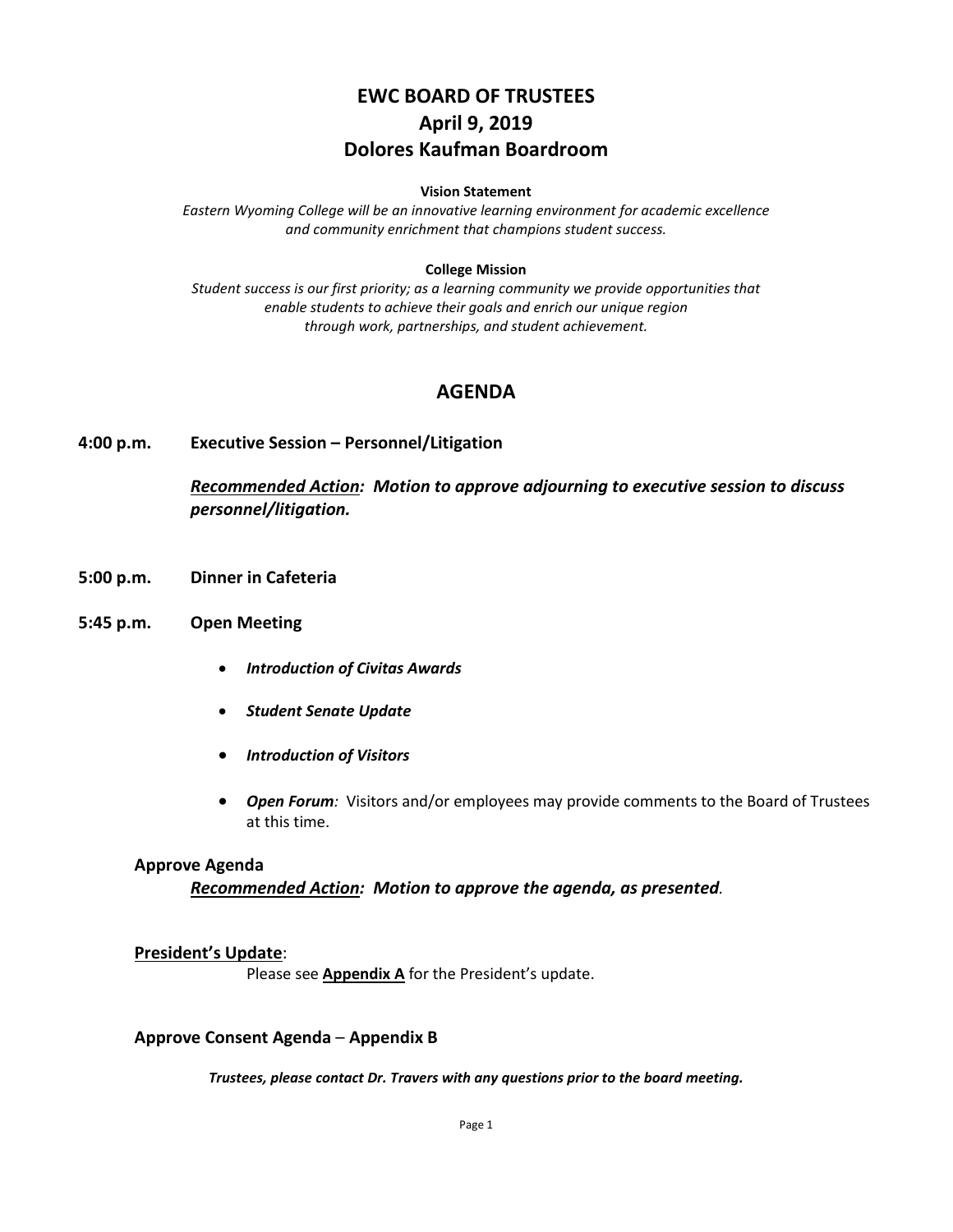• **Approve Minutes**: *Please see Appendix B1 for the minutes from the March 12, 2019 meeting and executive session.*

*Prepared by Holly Branham, Executive Assistant to the President/Board of Trustees*

- **Approve Reappointment of Eligible Non-Tenured Faculty**: *Dr. Travers is recommending the reappointment of all eligible non-tenured faculty. Prepared by Holly Branham, Executive Assistant to the President/Board of Trustees*
- **Approve Request to Proceed with Remodeling of Activities Center Bathrooms**: *We are requesting board approval to proceed with remodeling one upstairs bathroom and two downstairs bathrooms in the Activities Center to make them ADA compliant. The remodeling of the bathrooms are on the College's major maintenance plan.*

*Prepared by Mr. Kwin Wilkes, Vice President for Administrative Services*

### *Recommended Action: Motion to approve the consent agenda, as presented.*

### **Action Items**

#### **Approve Financial Report**

Please see **Appendix C** for the written financial report. *Prepared by Mr. Kwin Wilkes, Vice President for Administrative Services*

#### *Recommended Action: Motion to approve the financial report, as presented.*

### **Information Items**

#### **Douglas Campus Update**:

Please see **Appendix D** for the Douglas Campus update.

*Prepared by Ms. Margaret Farley, Associate Vice President for Academic Services*

#### **Faculty Senate Update**:

The Faculty Senate met twice in March to attempt to get more done before the close of the spring semester. Faculty in several departments and divisions have requested that faculty senate look into workload and credit calculations at EWC. The short term goals on this topic are to ask for faculty feedback in a survey and to present a position statement to the board.

As noted in previous updates, faculty senate continues to work on implementing faculty titles at EWC. On January 25, the president distributed a poll to 7 faculty senators. Each senator represents a number of faculty, referred to as their cluster, and ranging from 3 to 6 in number. At the time the poll was distributed, one cluster did not have a senator due to recent restructuring in the college. Of the 7 senators who voted, 5 voted to take a recommendation for titles to the Leadership Team, and 2 voted against. Subsequently, the Personnel Advisory Committee voted against the titles (two faculty representatives sit on this committee), and the Leadership Team voted for the titles (the faculty senate president is the representative on this committee. Per process, the titles went out for comment to the college. Comments were collected and distributed to the Leadership Team members ahead of the March 25 meeting. At that meeting, the agenda item was tabled until the April meeting. Faculty Senate is cognizant of the limited contracted time available after the April meeting and is hopeful that the topic will be addressed before faculty leave for the summer. Please see **Appendix E** for Faculty Senate 2018-19 Membership and Structure table.

*Prepared by Kelly Strampe, Faculty Senate President*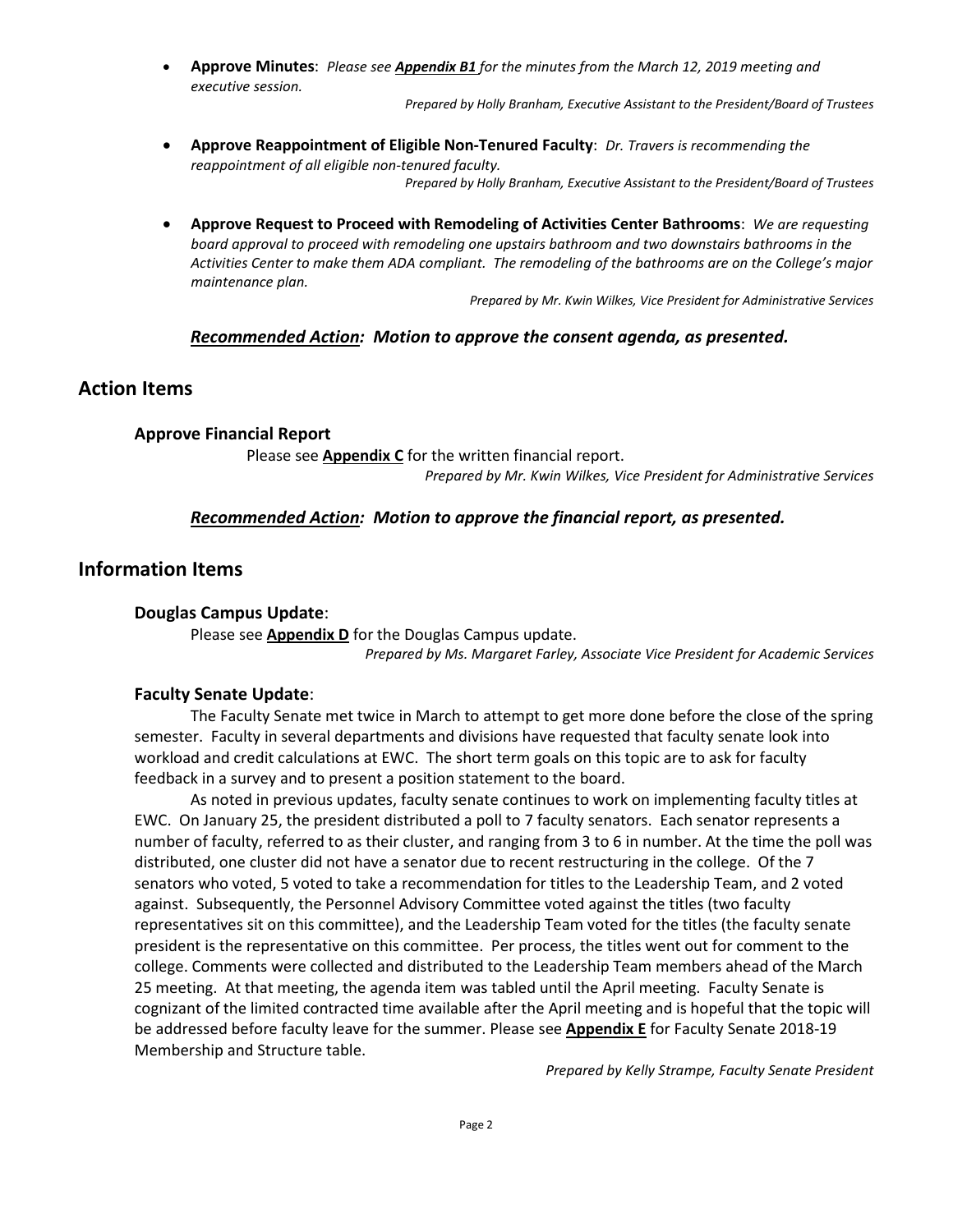### **Human Resources Update**:

Please see **Appendix F** for the HR update.

*Prepared by Human Resources Office*

### **Staff Alliance Update**:

Please see **Appendix G** for the Staff Alliance update.

*Prepared by Ms. Sue Schmidt, Staff Alliance Chair*

### **Student Services Update:**

Please see **Appendix H** for the Students Services update. *Prepared by Mr. Roger Humphrey, Vice President for Student Services*

### **Academic Services Update:**

Please see **Appendix I** for the Academic Services update.

*Prepared by Ms. Heidi Edmunds, Vice President for Academic Services*

### **College Relations Update**:

Please see **Appendix J** for the College Relations update.

*Prepared by Ms. Tami Afdahl, Director of College Relations*

### **Construction Projects and Major Maintenance Update**:

Please see **Appendix K** for current construction projects and major maintenance projects.

*Prepared by Mr. Kwin Wilkes, Vice President for Administrative Services and Mr. Keith Jarvis, Director of Physical Plant*

**Trustee Topics**

**Adjournment**